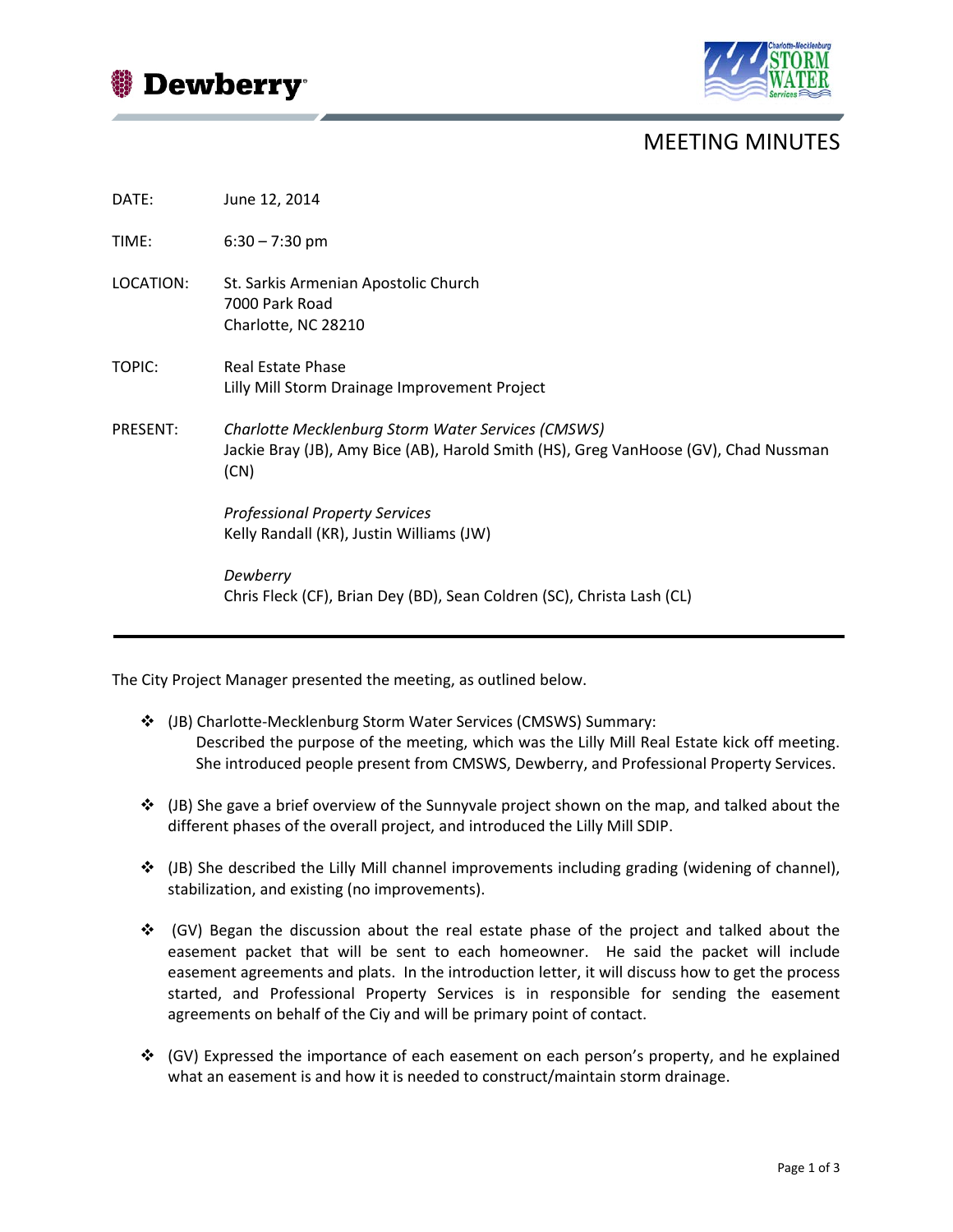Lilly Mill Real Estate Phase Public Meeting Minutes July 8, 2014 Page 2 of 3

- $\div$  (GV) Told the homeowners that a contract agent will come out and go over easements in the real estate package with the homeowner.
- $\div$  (GV) Stated that they are currently finalizing information, and in the next few weeks the real estate phase will be kicking in and the homeowners will receive an introduction letter about the real estate phase of the project. The first point of contact is the introduction letter, and then the homeowner can set up an appointment with Kelly.

## General Questions / Comments / Concerns

- **Question** When is the easement closing document done?
- **Answer** (GV) The easement agreement is sent along with the letter. The easement is granted/executed when you sign the document. Homeowner must participate in the process, and if you choose to sign the document, it can be done at that time with the real estate agent who is a notary public.
- **Question** My neighbor has a sewer pipe that runs behind his yard that needed to be fixed, the City came in to fix it and they tried to patch it up when they left but the grass came up and then died. They did not come back to fix his property.

**Answer** – (JB) That situation happens sometimes with CMU, they are more response-based than we are. With the city, we are in charge of maintaining easements. The contractor has a one year warranty period to fix land on the easement, and the contractor is bound to fix any damage done by construction. They also are given a punch list to fix anything after construction.

- **Question** –How do they propose to get to the creeks? **Answer** – (JB) There is a Temporary Construction Easement to help the contractor get the equipment into the channel. (GV) There is not a construction access point on every single property. The City Inspector will be there during construction to help address any problems you may have. Access is ultimately up to the Contractor.
- **Question** I thought there was already a 15' existing easement? **Answer** – (GV) It is likely a Public Drainage Easement. We are doing work in the PDE, that was put in place by the developer but not accepted by the City. The City will now take over and maintain the easement if an agreement is signed. Today it is not City responsibility, but eventually it will be the City's responsibility once the project is complete.
- **Question** There is a shed on my property, and I was reading a note on the plans about my shed. It talked about moving it, but will I be able to move the shed back to where it was after construction?

**Answer** – (GV) If it is in the SDE area, it might not be able to be moved back. We will have to look at your individual parcel.

• **Question** – Will the City move the shed or do I have to? **Answer** – (GV) the contractor will move it for you. However, CMSWS does not allow permanent structures in the SDE area.